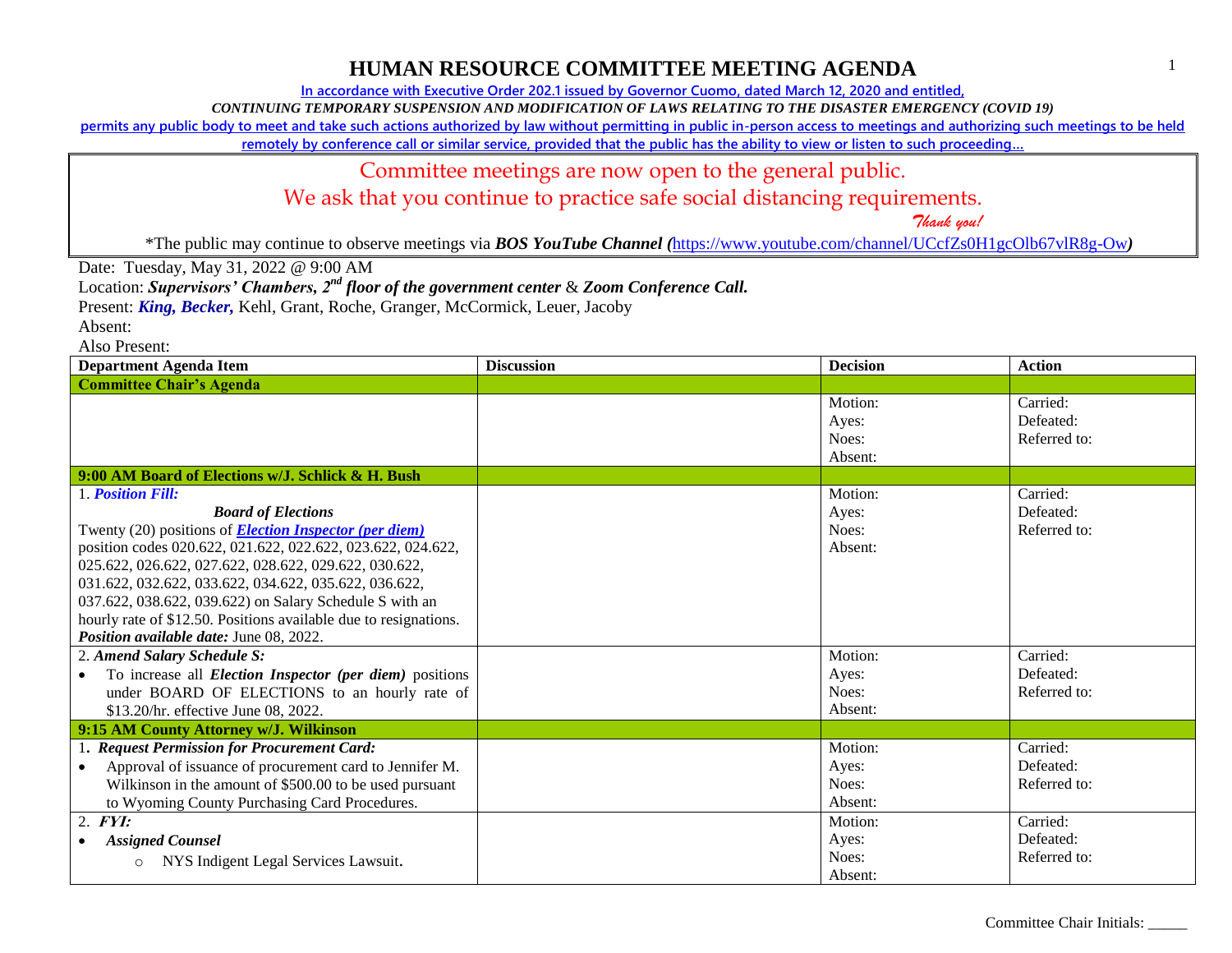**In accordance with Executive Order 202.1 issued by Governor Cuomo, dated March 12, 2020 and entitled,**

*CONTINUING TEMPORARY SUSPENSION AND MODIFICATION OF LAWS RELATING TO THE DISASTER EMERGENCY (COVID 19)*

**permits any public body to meet and take such actions authorized by law without permitting in public in-person access to meetings and authorizing such meetings to be held** 

**remotely by conference call or similar service, provided that the public has the ability to view or listen to such proceeding…**

#### Committee meetings are now open to the general public. We ask that you continue to practice safe social distancing requirements.

 *Thank you!*

\*The public may continue to observe meetings via *BOS YouTube Channel (*<https://www.youtube.com/channel/UCcfZs0H1gcOlb67vlR8g-Ow>*)*

Date: Tuesday, May 31, 2022 @ 9:00 AM

Location: *Supervisors' Chambers, 2nd floor of the government center* & *Zoom Conference Call.*

Present: *King, Becker,* Kehl, Grant, Roche, Granger, McCormick, Leuer, Jacoby

Absent: Also Present:

| Department Agenda Item                                            | <b>Discussion</b>                                    | <b>Decision</b> | <b>Action</b> |
|-------------------------------------------------------------------|------------------------------------------------------|-----------------|---------------|
| 3. Professional Service Contract (\$5,001 or greater):            | <b>NOTE:</b> The current Westlaw Classic would renew | Motion:         | Carried:      |
| Authorize Chairman to sign a contract, pursuant to General        | at \$574.97/month, however, it is no longer being    | Ayes:           | Defeated:     |
| Municipal Law §104(b), with Thomson Reuters, 610                  | updated. All improvement, growth, etc. is in the     | Noes:           | Referred to:  |
| Opperman, P.O. Box 64833, Eagan, MN 55123 for new                 | Edge platform.                                       | Absent:         |               |
| service of Westlaw Proflex, Westlaw All Analytical,               |                                                      |                 |               |
| Enterprise Access, Government; Westlaw Edge National              | Free training available to attorneys and staff.      |                 |               |
| primary Law, Enterprise Access and Government 3 year              |                                                      |                 |               |
| contract effective 8/1/2022 in the amount of \$598.08/month;      |                                                      |                 |               |
| (\$7,176.97/year); with a 3% increase the second year             |                                                      |                 |               |
| (\$616.02/month; \$7,392.24/year) and 3% increase the third       |                                                      |                 |               |
| year (\$634.50/month; \$7,614.00/year). Includes a 2 month        |                                                      |                 |               |
| bridge amount of current rate of \$465.27/month beginning on      |                                                      |                 |               |
| the date order is processed. Number of passwords increased        |                                                      |                 |               |
| to three (3). Additional passwords for support staff provided     |                                                      |                 |               |
| at no charge. This will replace the current Westlaw online        |                                                      |                 |               |
| research plan. <i>(MUNIS CONTRACT #_</i>                          |                                                      |                 |               |
| 4. General/Litigation Update                                      |                                                      | Motion:         | Carried:      |
|                                                                   |                                                      | Ayes:           | Defeated:     |
|                                                                   |                                                      | Noes:           | Referred to:  |
|                                                                   |                                                      | Absent:         |               |
| 9:45 AM Human Resource w/D. Farberman                             |                                                      |                 |               |
| 1. Position Fill:                                                 | This position was approved for emergency fill by     | Motion:         | Carried:      |
| <b>Human Resources</b>                                            | Chairwoman Ryan on 5/4/22.                           | Ayes:           | Defeated:     |
| Fill one (1) position of <b>Payroll Clerk</b> (1.0 FTE) (Position |                                                      | Noes:           | Referred to:  |
| Code 12.828.508) on Salary Schedule S with an hourly rate of      |                                                      | Absent:         |               |
| \$21 per hour (salary equivalent \$38,220); effective June 6,     |                                                      |                 |               |
| 2022 to replace Nicole Durfee, who resigned. Upon successful      |                                                      |                 |               |
| completion of six month probationary period, rate of pay will     |                                                      |                 |               |
| increase to \$21.50 per hour.                                     |                                                      |                 |               |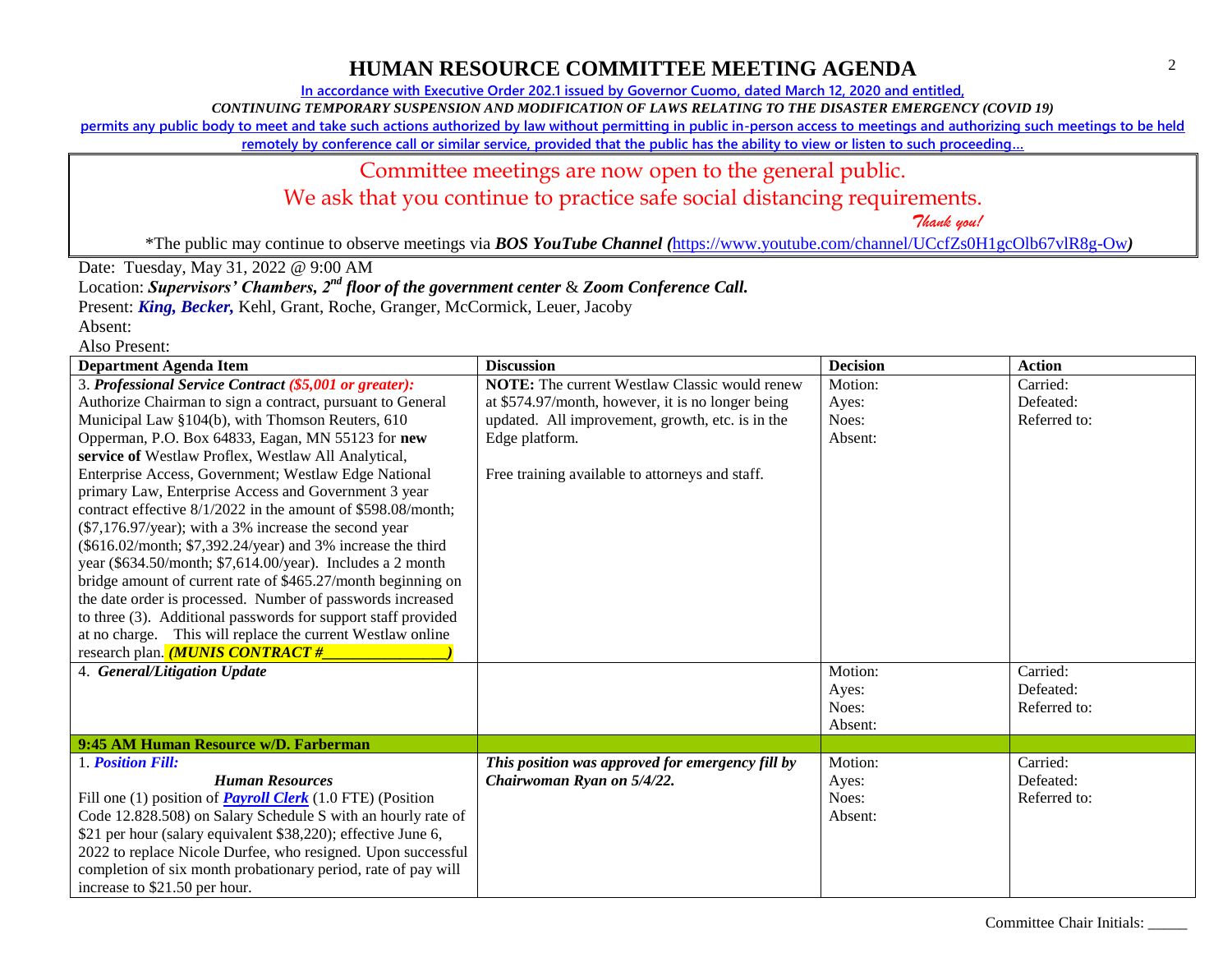**In accordance with Executive Order 202.1 issued by Governor Cuomo, dated March 12, 2020 and entitled,**

*CONTINUING TEMPORARY SUSPENSION AND MODIFICATION OF LAWS RELATING TO THE DISASTER EMERGENCY (COVID 19)*

**permits any public body to meet and take such actions authorized by law without permitting in public in-person access to meetings and authorizing such meetings to be held** 

**remotely by conference call or similar service, provided that the public has the ability to view or listen to such proceeding…**

#### Committee meetings are now open to the general public.

We ask that you continue to practice safe social distancing requirements.

 *Thank you!*

\*The public may continue to observe meetings via *BOS YouTube Channel (*<https://www.youtube.com/channel/UCcfZs0H1gcOlb67vlR8g-Ow>*)*

Date: Tuesday, May 31, 2022 @ 9:00 AM

Location: *Supervisors' Chambers, 2nd floor of the government center* & *Zoom Conference Call.*

Present: *King, Becker,* Kehl, Grant, Roche, Granger, McCormick, Leuer, Jacoby

Absent: Also Present:

| газо і тезещ.<br><b>Department Agenda Item</b>                  | <b>Discussion</b>  | <b>Decision</b> | <b>Action</b> |
|-----------------------------------------------------------------|--------------------|-----------------|---------------|
| 2. Correct Amending Resolution No. 22-160:                      |                    | Motion:         | Carried:      |
| Correct Resolution 22-160 for 2021-2022 Year #2 to<br>$\bullet$ |                    | Ayes:           | Defeated:     |
| reflect 1063 employees (an increase of 10 employees) for        |                    | Noes:           | Referred to:  |
| a total of \$21,685.20. All else remains the same.              |                    | Absent:         |               |
| 3. Approve the following MOU's with CSEA as approved by         |                    | Motion:         | Carried:      |
| the Board of Managers on 05/24/22:                              |                    | Ayes:           | Defeated:     |
| 1. Dialysis Registered Nurse                                    |                    | Noes:           | Referred to:  |
| 2. Dialysis RN Team Leader                                      |                    | Absent:         |               |
| 3. Respiratory Therapist I, II & Senior                         |                    |                 |               |
| <b>4. Corrections to Wage Progression</b>                       |                    |                 |               |
| 4. Approve Increase of Purchase Card Limit:                     |                    | Motion:         | Carried:      |
| To increase the limit of previously approved purchase card to   |                    | Ayes:           | Defeated:     |
| \$1,000 for Gabrielle Kolo, Deputy Human Resources              |                    | Noes:           | Referred to:  |
| Director, for use as directed in the approved policy.           |                    | Absent:         |               |
| <b>5. Discussion Items:</b>                                     |                    | Motion:         | Carried:      |
| Schedule Meeting of Compensation Committee                      |                    | Ayes:           | Defeated:     |
| <b>EAP Report</b>                                               |                    | Noes:           | Referred to:  |
|                                                                 |                    | Absent:         |               |
| <b>Civil Service w/D. Farberman</b>                             |                    |                 |               |
| 6. Civil Service update for April 2022                          |                    | Motion:         | Carried:      |
|                                                                 |                    | Ayes:           | Defeated:     |
|                                                                 |                    | Noes:           | Referred to:  |
|                                                                 |                    | Absent:         |               |
| <b>County Clerk w/R. Pierce</b>                                 |                    |                 |               |
|                                                                 |                    | Motion:         | Carried:      |
|                                                                 | ~Nothing to Report | Ayes:           | Defeated:     |
|                                                                 |                    | Noes:           | Referred to:  |
|                                                                 |                    | Absent:         |               |